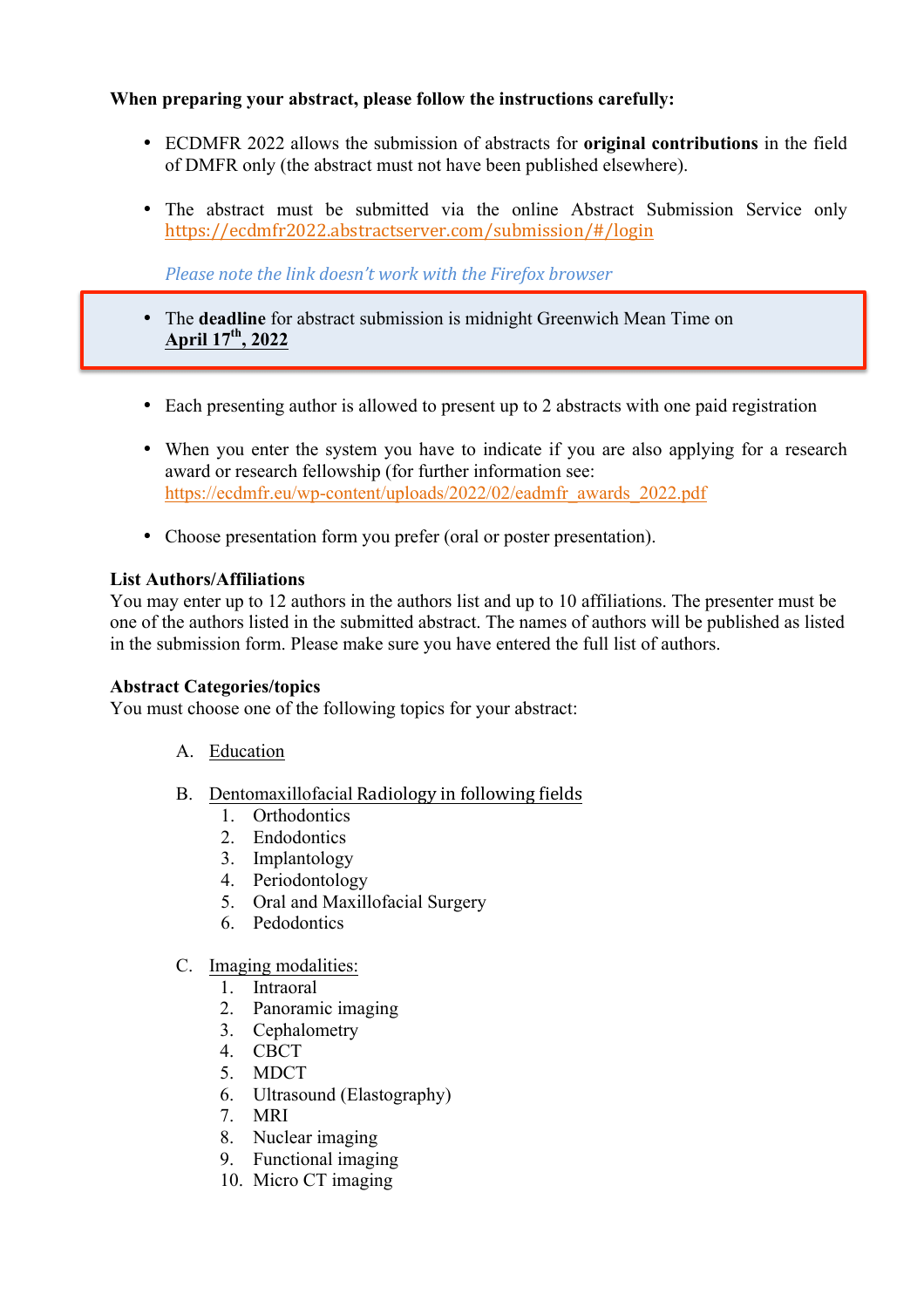# D. Clinical applications:

- 1. Dosimetry / Radiation protection
- 2. Systematic Reviews/Guidelines / Ethics & Medicolegal issues / Radiology report
- 3. Artefacts (Movement, Material, Algorithms)
- 4. AI (Artificial Intelligence) / CAD (Computer Assisted Diagnosis) / Virtual Reality
- 5. Epidemiological Studies/ Big Data
- 6. Data Transfer/ Tele-radiology / Data Storage
- 7. Quality in Diagnostics/ Monitors/ Audits
- 8. Image processing / Quality Assurance/ Image Optimisation / Image protocol

## E. Maxillofacial Diagnosis:

- 1. TMJ
- 2. Salivary glands
- 3. Paranasal sinuses
- 4. Incidental findings
- 5. Forensic Dentistry
- F. Miscellaneous

## **Keywords**

You can include up to five keywords. The keywords should be selected from Medical Subject Headings (MeSH) to be used for indexing of articles. See:

http://www.nlm.nih.gov/mesh/MBrowser.html for information on the selection of keywords.

## **ABSTRACT**

- The abstract must be written in English, using font Times New Roman, font size 11 and single-line spacing
- Special characters in the title or body of the abstract or in the co-author's names or affiliations should be used according to instructions in the submission system to avoid formatting errors.

## **TITLE**

- Shouldn't exceed **150 characters**.
- CAPITALIZE the entire title.
- Spell out all words.
- Do not use abbreviations
- Check that your title is complete in case you copy and paste it into the field

## **BODY TEXT**

- The text should be arranged using the following headings: **Aim, Material and Methods, Results, Conclusion.**
- The abstract shouldn't exceed **250 words**
- Do not include authors, institutions, city and abbreviations in the title or in the text since the grading and selection process is blinded.